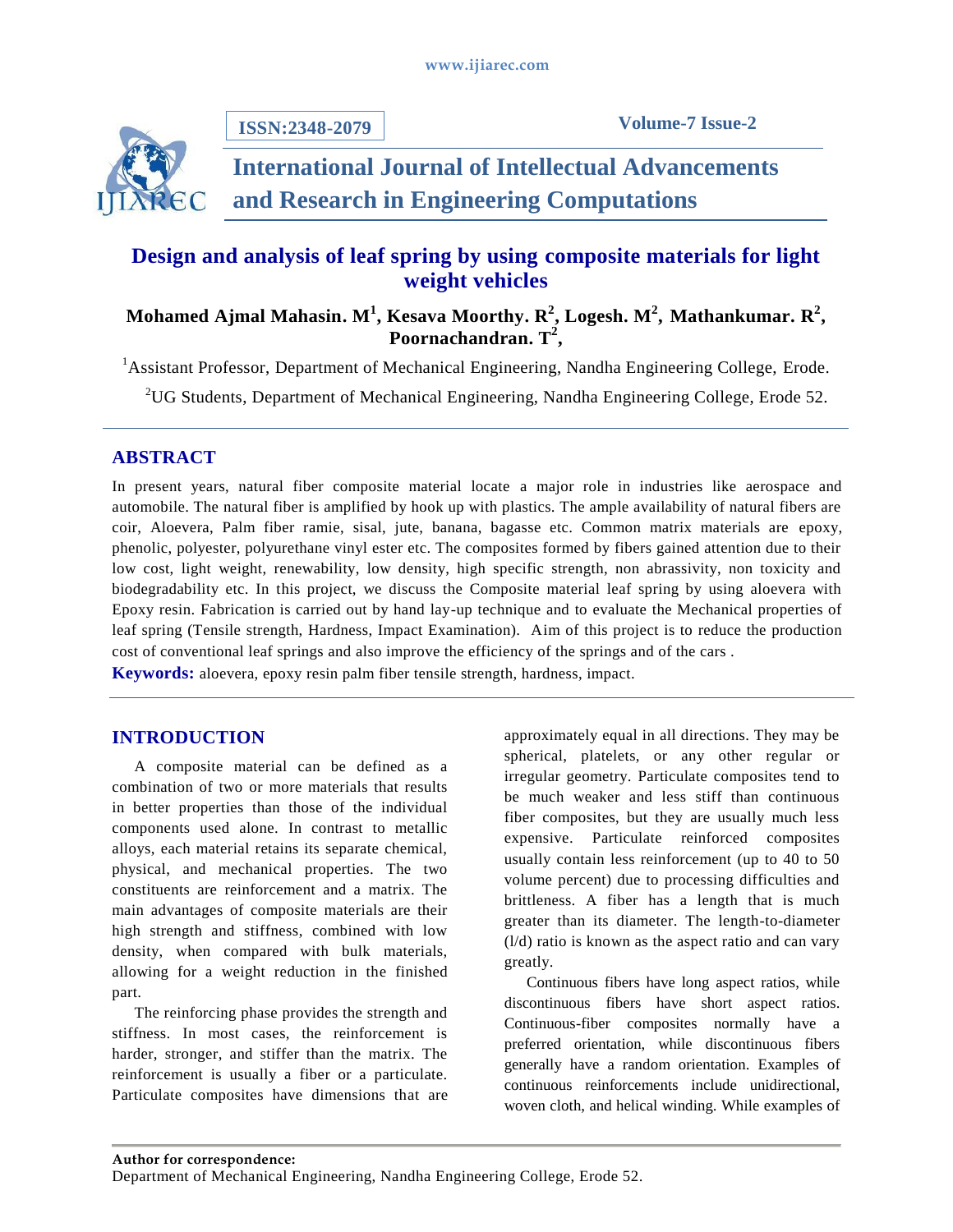discontinuous reinforcements are chopped fibers and random mat. Continuous-fiber composites are often made into laminates by stacking single Sheets of continuous fibers in different orientations to obtain the desired strength and stiffness properties with fiber

volumes as high as 60 to 70 percent. Fibers produce high-strength composites because of their small diameter, they contain far fewer defects (normally surface defects) compared to the material produced in bulk.



**Fig.1 Traditional leaf spring arrangement**

The replacement of steel with optimally designed composite leaf spring can provide 92% weight reduction. Moreover the composite leaf spring has lower stresses compared to steel spring. All these will result in fuel saving which will make countries energy independent because fuel saved is fuel produced.

FRP springs also have excellent fatigue resistance and durability. But the weight reduction of the leaf spring is achieved not only by material replacement but also by design optimization. Weight reduction has been the main focus of automobile manufacturers in the present scenario.

# **SELECTION OF MATERIALS**

- PALM FIBER**-** Palmyra (Borassus flabellifer) fibers are naturally occurring fibers usually extracted from Date palm, Oil palm or any other kind of palm treeThe fibers are then dried in sunlight.
- ALOE VERA FIBER- Aloevera fibers are very strong natural fibers obtained from Aloe-Vera, an evergreen plant which is available everywhere from domestic households to tropical rainforests. To extract the fibers from Aloe-Vera, the leaves are peeled and washed to remove the gel. The fibers are then extracted and dried

| <b>Table.1 Properties of Fibers</b> |                                |  |                  |  |  |  |  |
|-------------------------------------|--------------------------------|--|------------------|--|--|--|--|
| <b>Properties</b>                   | Value<br>of                    |  | Value of palm    |  |  |  |  |
|                                     | aloevera                       |  | fiber            |  |  |  |  |
| Density                             | $0.85 - 1.1$ g/cm <sup>3</sup> |  | 1.2-1.3 $g/cm^3$ |  |  |  |  |
| Tensile strength                    | 175-203 MPa                    |  | 220-240 MPa      |  |  |  |  |
| Young's<br>modulus                  | 1.85-3.70 GPa                  |  | 2.5-5.40 GPa     |  |  |  |  |
| Elongation                          | $1.92 - 3.50$<br>$\%$          |  | $2-4.50%$        |  |  |  |  |

# **PROPERTIES OF COMPOSITE MATERIAL**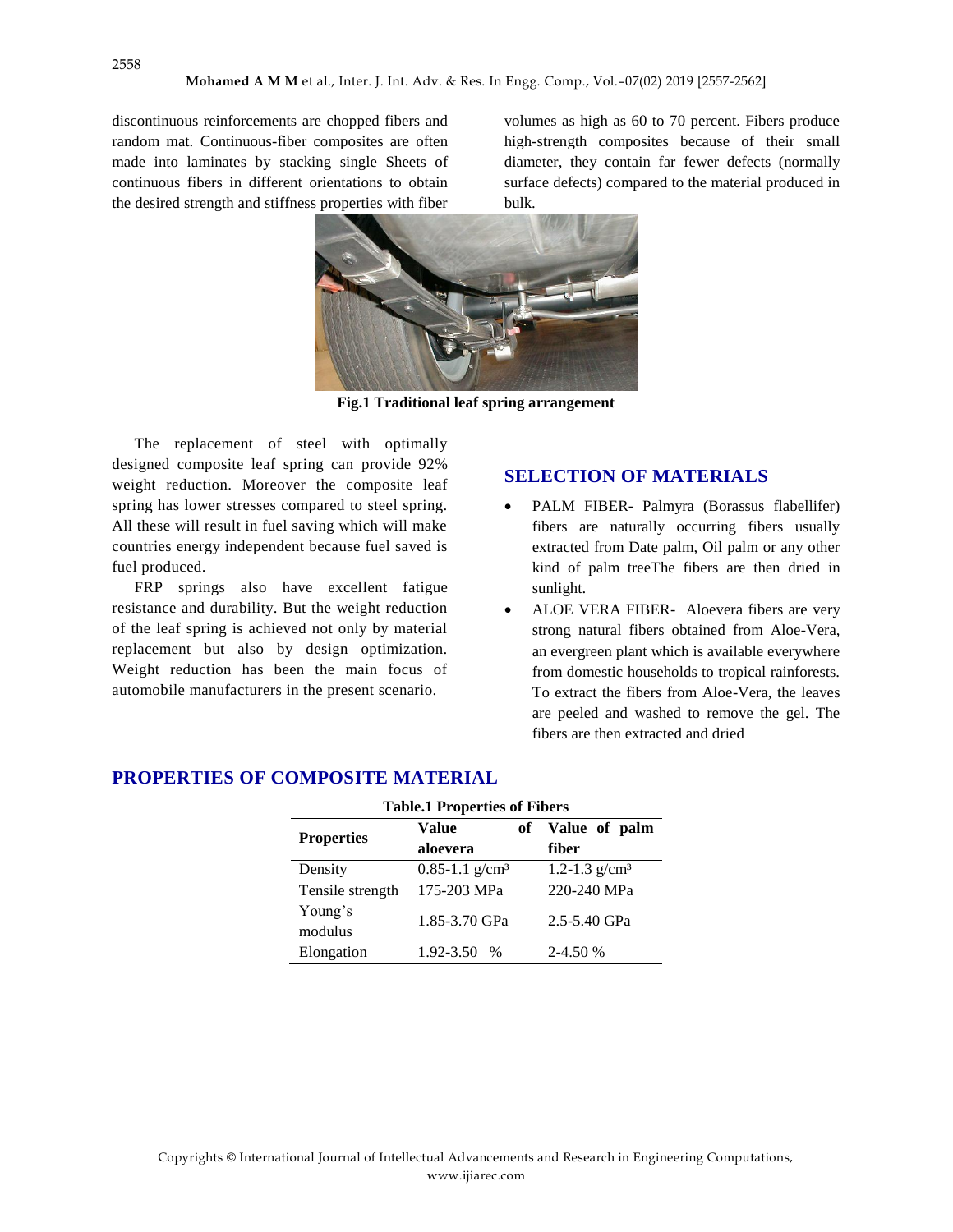



#### **MATERIAL SEPERATION**

The aloe Vera and palm fiber which is taken as reinforcement in this study is collected from local sources. The epoxy resin and the hardener are supplied**.** The composite sample of different composition are prepared in the ratio of Aloevera 11 %, palm fiber 34% with mixing of epoxy resin 55%.

#### **MIXING PROCESS**

The epoxy resin and hardener are mixed in the ratio of 2:1 and stirred thoroughly. The fibers are washed with fresh water thoroughly. The fibers are then soaked in NaOH solution for 8 hours. The fibres were then washed several times with fresh water to remove the residual NaOH sticking to the fibre surface and neutralized by Acetic acid finally washed again with water. The fibers were then dried at room temperature for 10 hours.

#### **FABRICATION**

Aluminum mould was prepared with required dimensions of leaf spring. Wax polish applied on mould for better surface finish Number of layers of aloe Vera , palm fiber and epoxy are laminated Mould kept 24 hours for curing.



**Fig.2 Hand Layup Method**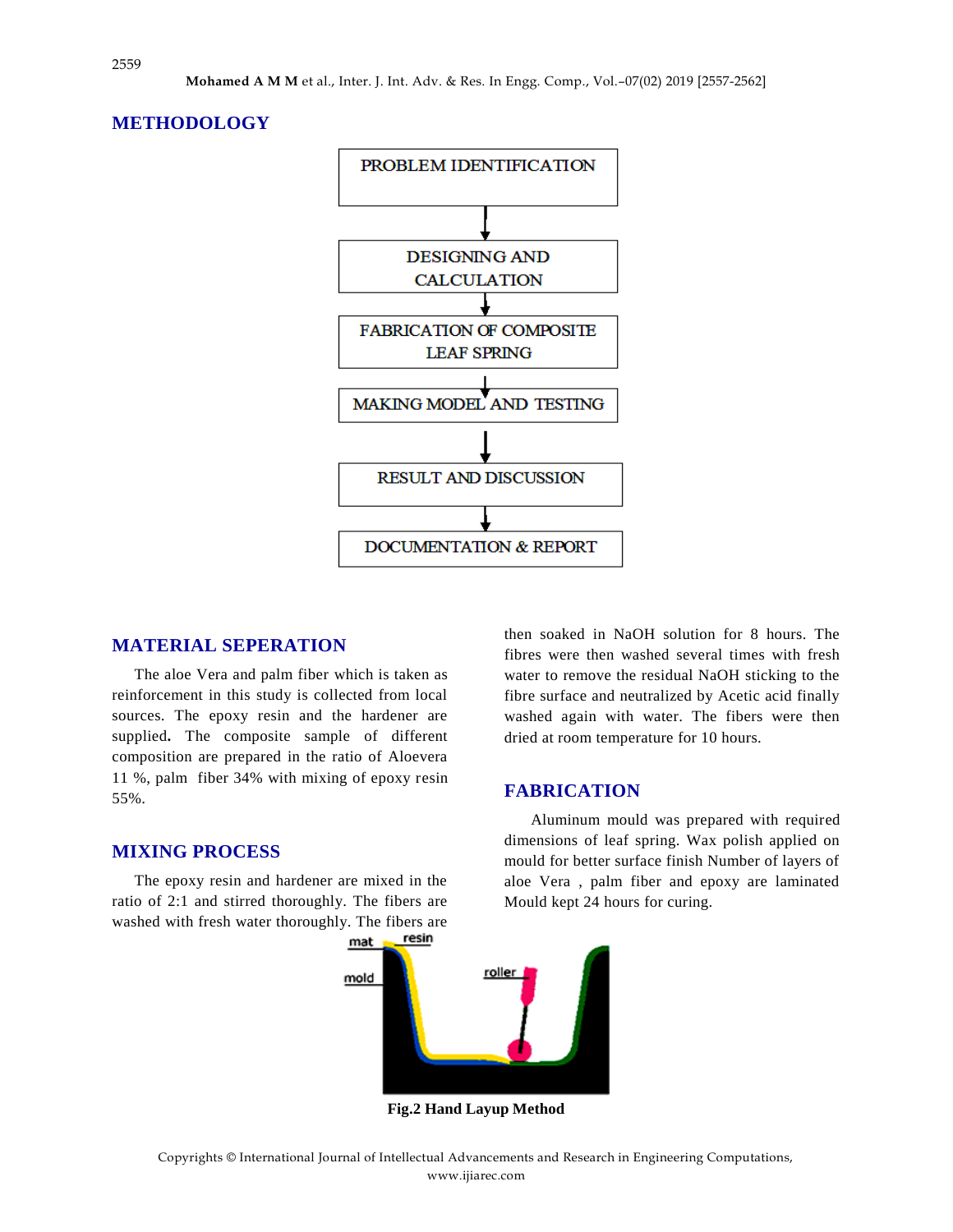# **MECHANICAL PROPERTY TESTS**

- Tensile Test
- Hardness Test
- Impact Test

# **RESULT AND DISCUSSION**

**Comparison of Bending stress with Carbon/Epoxy Bending stress and Aloevera, palm fiber & Epoxy** 

| S.No | <b>Central load</b><br>(W) | <b>Cantileverload</b><br>W1(N) | Carbon/Epoxy<br><b>Bending stress</b><br>(Mpa) | Aloevera, palm<br>fiber & Epoxy |
|------|----------------------------|--------------------------------|------------------------------------------------|---------------------------------|
| 1    | 100                        | 43.01                          | 12.9                                           | 17.63                           |
| 2.   | 500                        | 215.05                         | 64.50                                          | 88.17                           |
| 3    | 1000                       | 430.10                         | 129.03                                         | 176.34                          |
| 4    | 1500                       | 645.15                         | 193.54                                         | 264.51                          |
| 5    | 2000                       | 680.12                         | 204                                            | 278.85                          |

**Table. 2 Comparison of bending stress**



**Fig.3 Comparison of bending stress**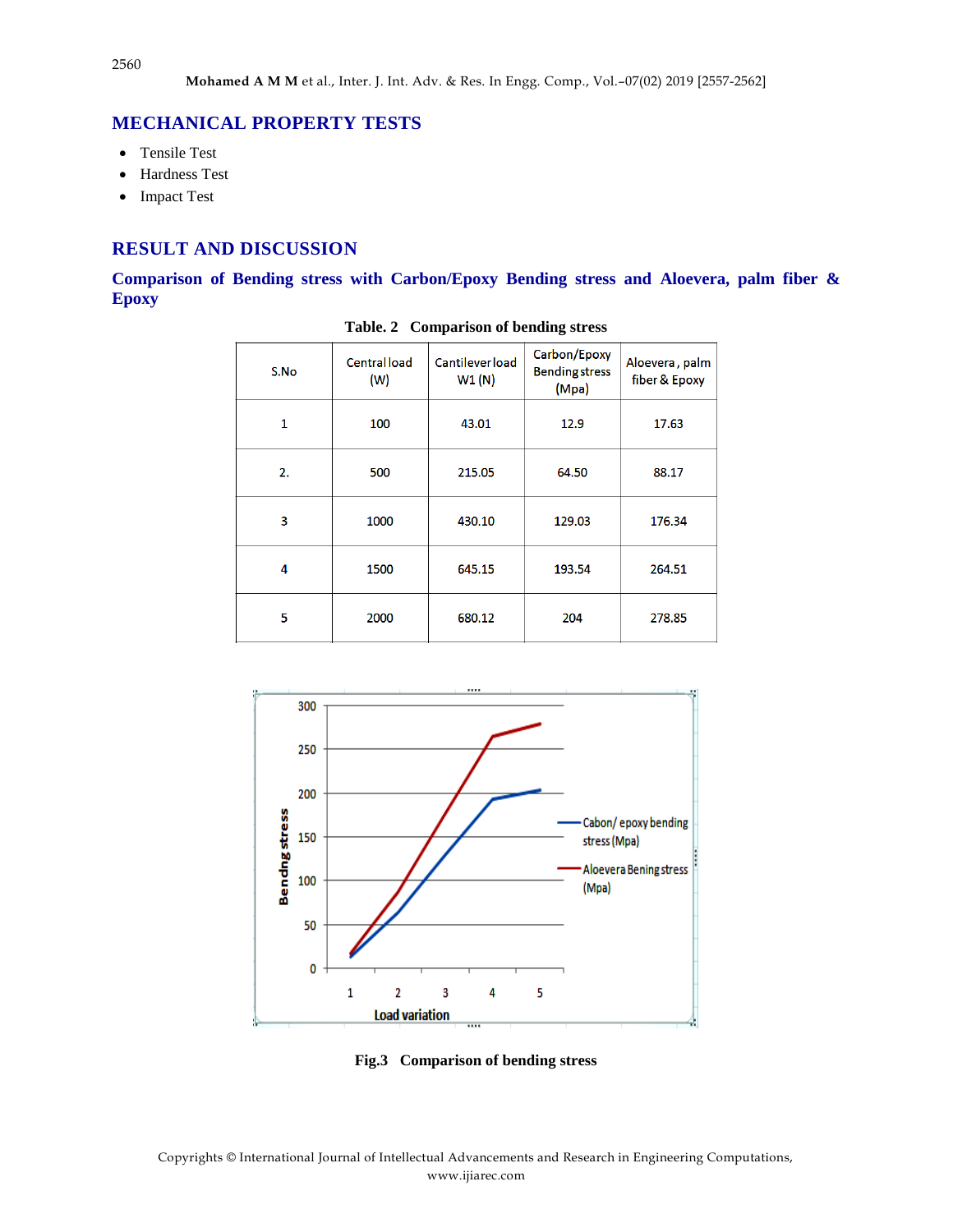**Comparison of Deformation stress with Carbon/Epoxy Bending stress and Aloevera, palm fiber & Epoxy**

| S.No | Central load<br>(W) | Cantilever load<br>w1(N) | Carbon / Epoxy<br>Deformation<br>(mm) | Aloevera, Palm<br>fiber & Epoxy |
|------|---------------------|--------------------------|---------------------------------------|---------------------------------|
| 1    | 100                 | 43.01                    | 1.03                                  | 0.58                            |
| 2    | 500                 | 215.0                    | 5.16                                  | 2.94                            |
| 3    | 1000                | 430.1                    | 10.3                                  | 5.88                            |
| 4    | 1500                | 193.54                   | 15.4                                  | 8.83                            |
| 5    | 2000                | 204                      | 16.3                                  | 9.31                            |

**Table.3 Comparison of Deformation stress**



**Fig.4 Comparison of bending stress**

### **CONCLUSION**

As a lot of work has been done in designing of leaf springs which is discussed briefly in this report, on the basis of this study, problems in overall weight reduction by using composite materials are identified. Many of the authors suggested various methods of designing, manufacturing and analyses of composite leaf springs. After studying all the available literature it is found that weight reduction can be easily

achieved by using composite materials instead of conventional steel, but there occurs a problem during the operation while using the composite leaf spring i.e. chip formation when the vehicle goes off road. Therefore there is an immense scope for the future work regarding use of (Aloe Vera, palm fiber) composite materials in leaf springs to reduce the overall weight of the vehicle as well as the cost of the vehicle.

#### **REFERENCES**

[1]. M.Venkatesn, D .Helmen Devaraj. Design and Analysis of Composite Leaf Spring In Light Vehicle - International Journal of Modern Engineering Research (IJMER). ISSN: 2249-6645, 2(1), 2012, 213-218.